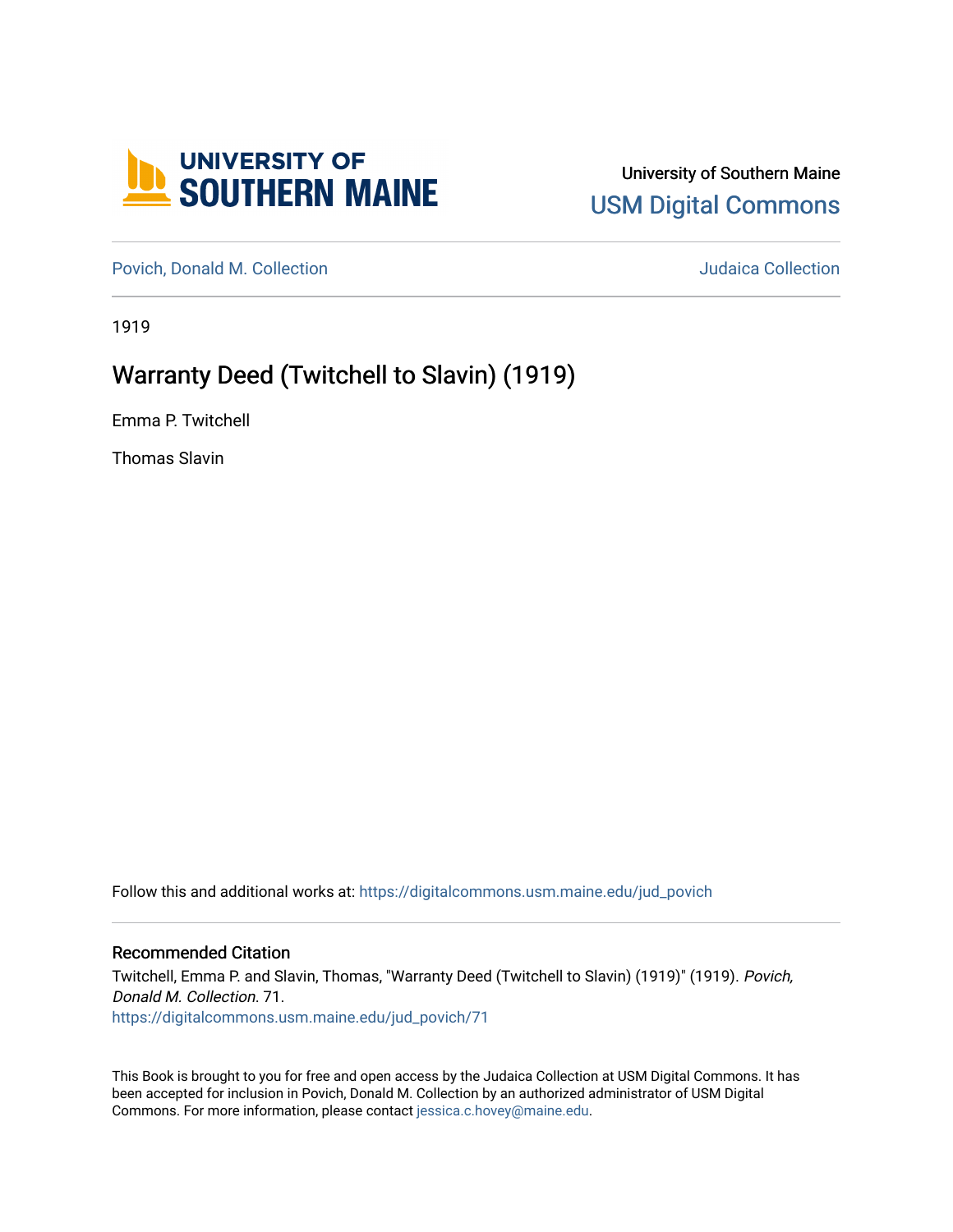Parranty Peed. **FROM** Emma P. Twitchell TO Thomas Slavin DATED, June 17th 1919. Sagad Luis Caenty<sup>1:</sup> ss: Registry of Deeds.<br>Received JUN 18 1919 19 at  $1/$  H,  $4/5$  M,  $\alpha$ , M, and recorded in Book 144 Page 88 ATTEST: Hiram et Stevans REGISTER. FROM THE OFFICE O Marsey at Law and No loggi 班点不是, 就本形式 SMITH & SALE, PUBLISHERS, 45 EXCHANGE ST., PORTLAND, MR. **COMPARED**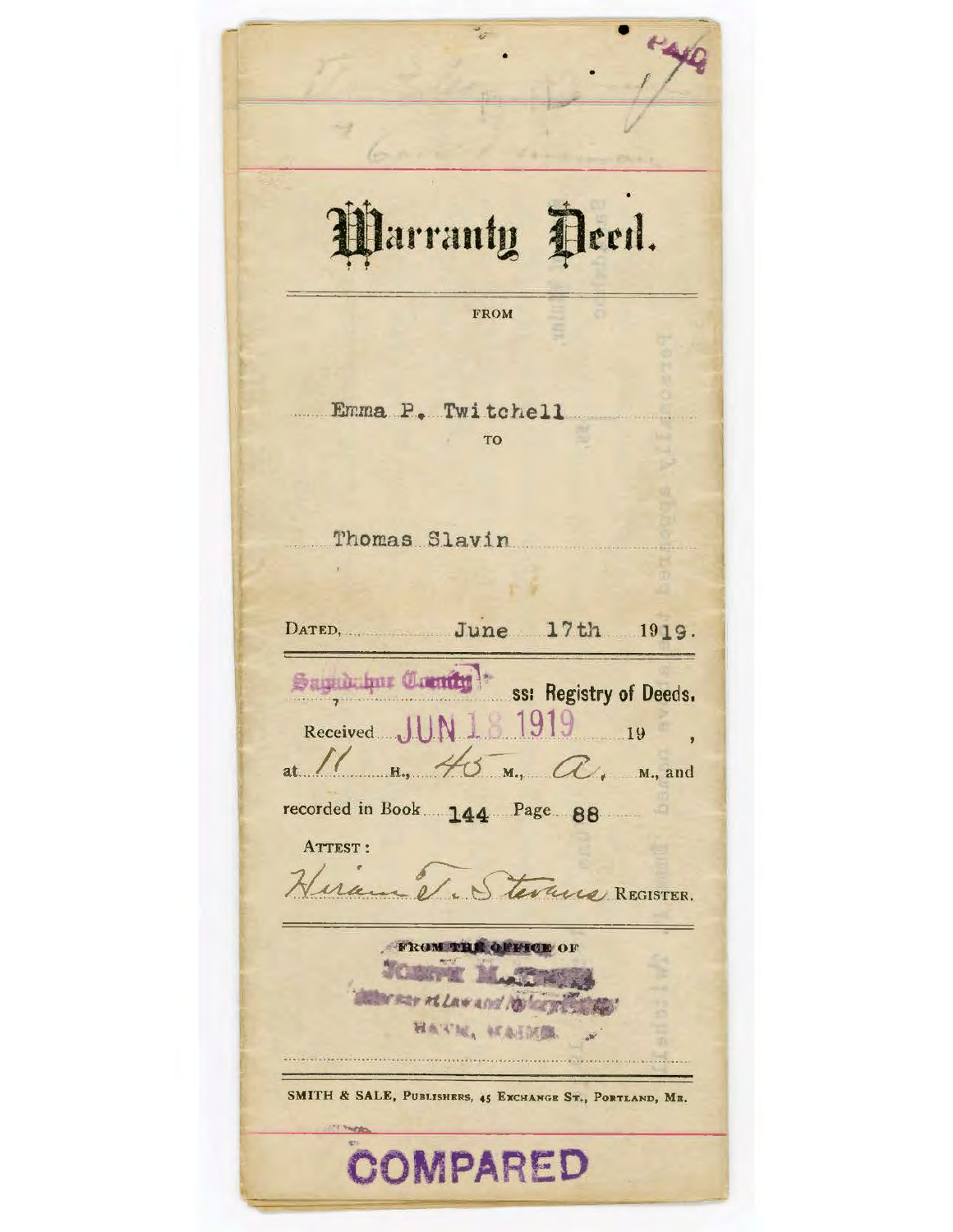#### [ No. 106 ]

# Know all Men by these Presents,

What I, Emma P. Twitchell of Bath, in the County of Sagadahoc and State of Maine, widow,

SAN I TO ESTANDAL FILM THE SENE BECAUSE TO LINE

in consideration of one dollar

paid by Thomas Slavin of said Bath







the receipt whereof I do hereby acknowledge, do hereby giue, grant. bargain, sell and rompen, unto the said Thomas Slavin, his

## Heirs and Assigns forever,

a certain lot or parcel of land with the buildings thereon, situate in said Bath, and bounded and described as follows: Beginning on the westerly side of Washington Street and at the south-easterly corner of land of Charles Coombs; thence running southerly by said Washington Street to the north-easterly corner of the land sold by said E. K. Harding's Trustees to Samuel P. Hitchcock; thence westerly on the Hitchcock north line to land of the Maine Central Railroad Company; thence northerly by the railroad land to land of Harriet Wright; thence easterly by land of said Wright and said Coombs to the starting point - including the homestead house and lot referred to and described in said will.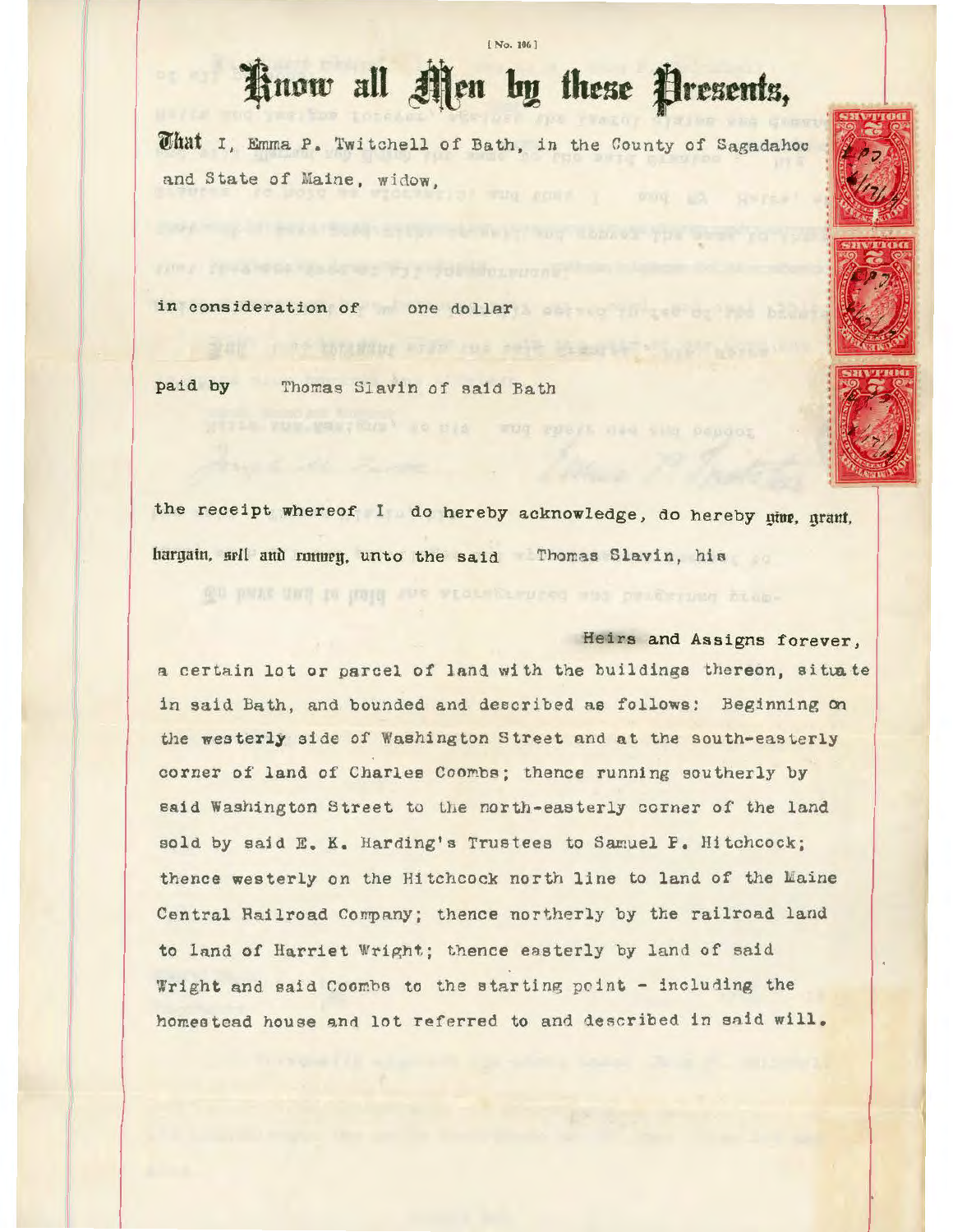namentand house and low reference to and demographed in weld still Welling and this county we are within the series - individual the so jeng of Returns metalet themes encrosyl at your of main Centeri Nettrond Combert: Ipence watercall of the Lat Lond Tron resume accreage on nie Missinoor word in fine as fare at god nervous to fa shi swin with the pearlor a company in general at high-couple any about the come of the the soldy-sensorth counts of the fund peaces of foug of custine genter I specke animate so result of The sensert with or sealthwiney acames win mr. Fire where in earl tach, and beaches and denoritors as followed. Beginning as a cartain lat or targel of inns with the bulldings insteam, alles in

who weerand toichet'

**i.o havt and t.o hold** the aforegranted and bargained premises, with all the privileges and appurtenances thereof to the said Thomas Slavin, his control the method of the manufacturer

.. Heirs and Assigns, to his and their use and behoof forever. MODER HIWAIN OI 2974 REPR

And I do *tovenant* with the said Grantee, his Heirs, and Assigns, that I am lawfully seized in fee of the premises, that they are free of all incumbrances;

that I have good right to sell and convey the same to the said Grantee to hold as aforesaid; and that I and my Heirs, shall and will Harrant and Drfrnd the same to the said Grantee, his Heirs and Assigns forever, against the lawful claims and demands of all persons.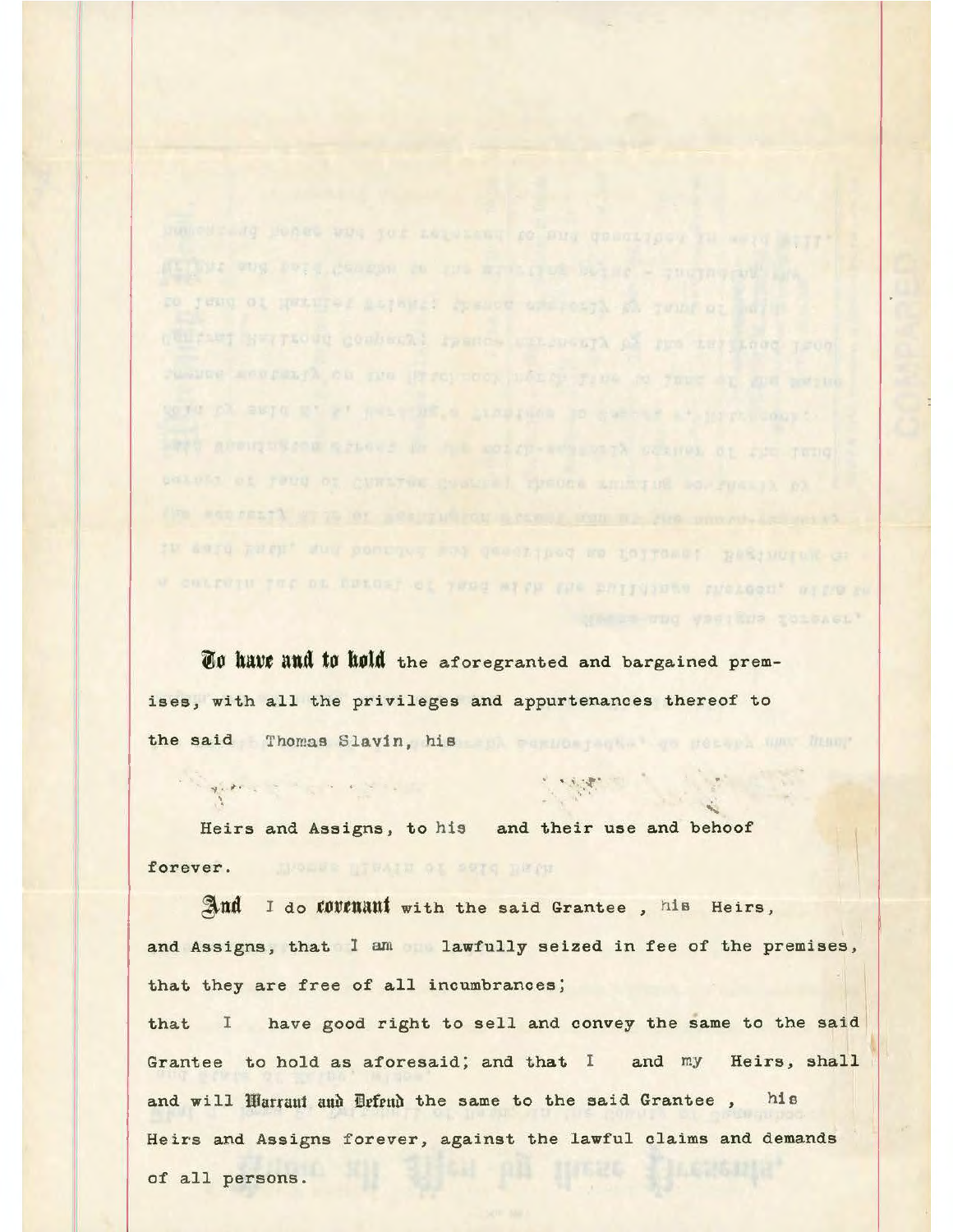In witness whereof, I the said Emma P. Twitchell

andx

wire

xouf xunne xearind

jainingxinxthisxdeedxasxGrantorxyxandxredinquishingxandxxonweydngx

xxightsxkyxdescentxandxall otherxrightsxdnxthexabovexdex xxxxibedxpxemises have hereunto set my hand and seal this 17th day of June in the year of our Lord one thousand nine hundred and nineteen.

Signed, Sealed and Delivered in presence of

ugh 11 Trott

Emma P. Instatus